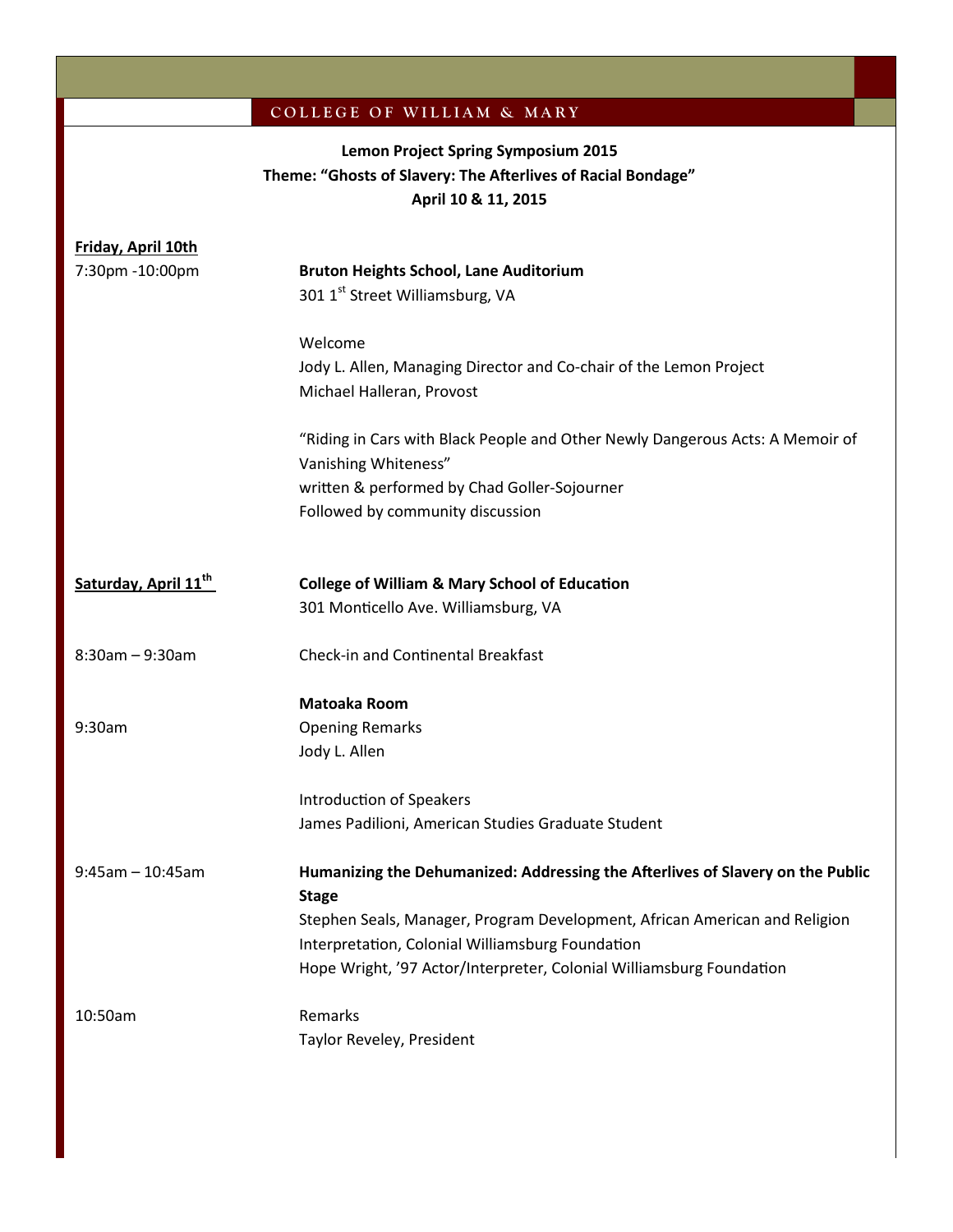|  |  | COLLEGE OF WILLIAM & MARY |  |  |
|--|--|---------------------------|--|--|
|--|--|---------------------------|--|--|

| 11:00am -12:15am      | <b>Panel Sessions</b><br><b>Transforming Death &amp; Trauma</b><br><b>Matoaka Room</b><br>-Jamie Warren, "'They are Merely a Decaying and a Death': Slavery,<br>Death, and the Politics of History"<br>-Kay Wright Lewis, "Did Not I Tell You There Would Be<br>War?"Transhistorical Memories of Trauma and Martyrdom after Nat<br>Turner's Insurrection"<br>-Whitney Fields, '15 "Among the Graves: Constructing Community,<br>Resistance, and Freedom at the Grave"<br>Moderator: Hannah Rosen, Assistant Professor of History & American<br>Studies, College of William & Mary |  |  |  |  |
|-----------------------|-----------------------------------------------------------------------------------------------------------------------------------------------------------------------------------------------------------------------------------------------------------------------------------------------------------------------------------------------------------------------------------------------------------------------------------------------------------------------------------------------------------------------------------------------------------------------------------|--|--|--|--|
|                       | <b>Slavery and the University</b>                                                                                                                                                                                                                                                                                                                                                                                                                                                                                                                                                 |  |  |  |  |
|                       | Dogwood A                                                                                                                                                                                                                                                                                                                                                                                                                                                                                                                                                                         |  |  |  |  |
|                       | -Alfred L. Brophy, "Proslavery Thought and the Southern College Students:<br>Student Literary Society Debates, 1835-1861                                                                                                                                                                                                                                                                                                                                                                                                                                                          |  |  |  |  |
|                       | -Allen Buansi, Antebellum UNC: Training Grounds for the Sons of Slavehold-<br>ers and the Fathers of Jim Crow.                                                                                                                                                                                                                                                                                                                                                                                                                                                                    |  |  |  |  |
|                       | -Kelley Fanto Deetz, "Slavery and Shame at Jefferson's University: Institu-<br>tional Honesty and Community Engagement                                                                                                                                                                                                                                                                                                                                                                                                                                                            |  |  |  |  |
|                       | Moderator: Patricia Lott, Assistant Professor of English & Africana Studies,<br>College of William & Mary                                                                                                                                                                                                                                                                                                                                                                                                                                                                         |  |  |  |  |
|                       | <b>The Limits of Freedom</b>                                                                                                                                                                                                                                                                                                                                                                                                                                                                                                                                                      |  |  |  |  |
|                       | Classroom 1056                                                                                                                                                                                                                                                                                                                                                                                                                                                                                                                                                                    |  |  |  |  |
|                       | -Helen Gibson, "Hog Stealing in Virginia's Colonial Statutes: Racially Dis-<br>criminatory Seeds of Felon Disenfranchisement Sown in the Colonial Capi-<br>tal"                                                                                                                                                                                                                                                                                                                                                                                                                   |  |  |  |  |
|                       | -William Horne, "Labor and Political Alliances among the Uprooted in Post-<br>emancipation West Feliciana Parish                                                                                                                                                                                                                                                                                                                                                                                                                                                                  |  |  |  |  |
|                       | Moderator: Susan A. Kern, Executive Director of Historic Campus                                                                                                                                                                                                                                                                                                                                                                                                                                                                                                                   |  |  |  |  |
| $12:15$ pm $-1:00$ pm | Lunch                                                                                                                                                                                                                                                                                                                                                                                                                                                                                                                                                                             |  |  |  |  |
| $1:15$ pm – $2:30$ pm | <b>Individual Presentations</b><br>Dogwood A<br>-Carol Hill, Burnell K. Irby, & Keith Irby, "I Have Certain Constitutional<br>Rights: The Correspondence of Cornelia Whiting Burrell, 1935 -1986"<br><b>Moderator: TBA</b>                                                                                                                                                                                                                                                                                                                                                        |  |  |  |  |
|                       |                                                                                                                                                                                                                                                                                                                                                                                                                                                                                                                                                                                   |  |  |  |  |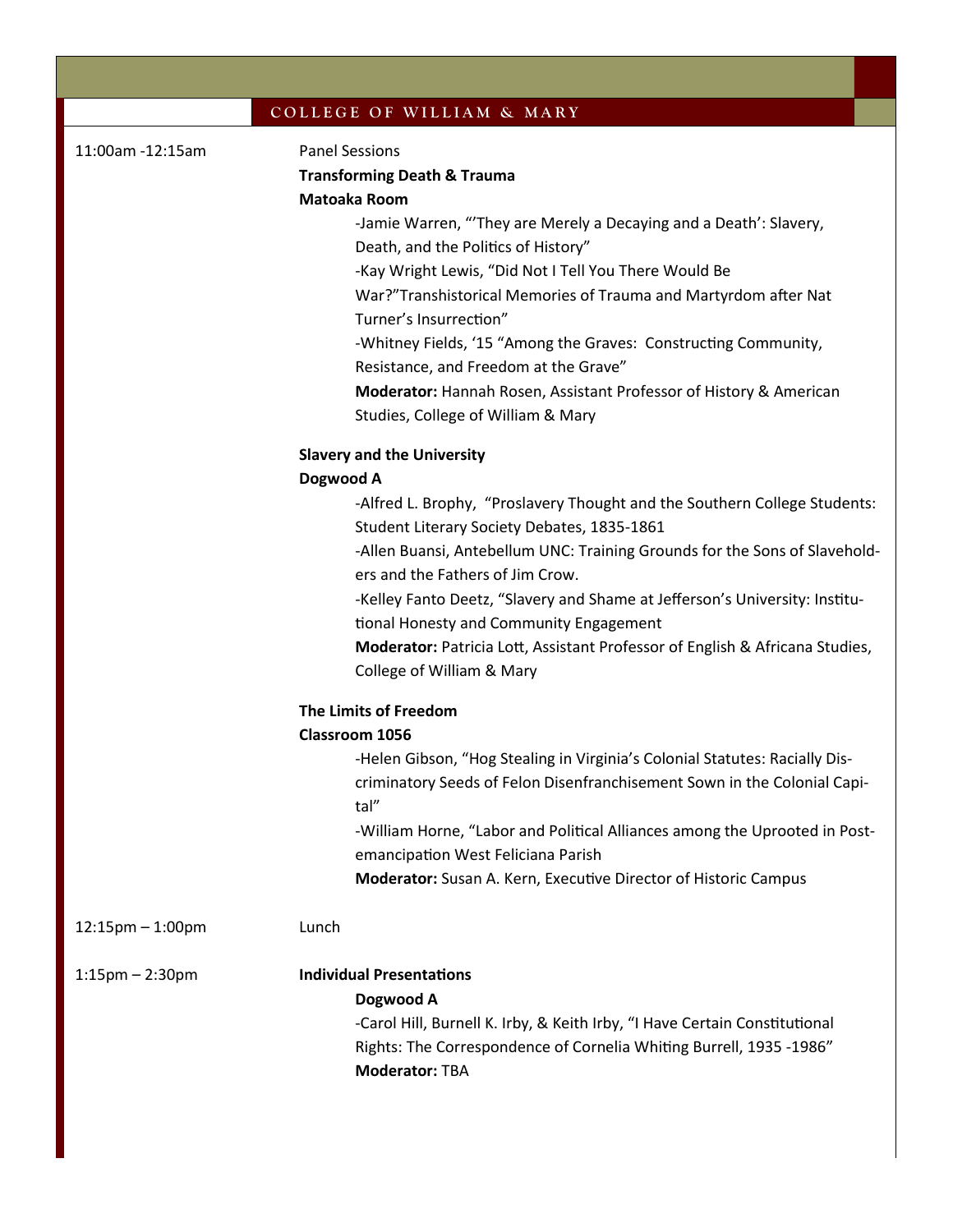|                                   | COLLEGE OF WILLIAM & MARY                                                                                                                                                                                           |
|-----------------------------------|---------------------------------------------------------------------------------------------------------------------------------------------------------------------------------------------------------------------|
|                                   | Classroom 1056<br>Jacquelyn Y. McLendon, "Earth Matters: Reconstructing<br>Discriminatory Ecocriticism"<br><b>Moderator: TBA</b>                                                                                    |
|                                   | <b>Matoaka Room</b><br>Brian Palmer & Erin Hollaway Palmer, "Make the Ground Talk: An Update<br>on the Search for the Community of Magruder"<br>Moderator: R. Trent Vinson, Cummings Associate Professor of History |
| $2:45 \text{pm} - 3:45 \text{pm}$ | <b>Community Discussion Continued: Remembering Never to Forget:</b><br>Memorializing those workers who were enslaved and exploited by the<br>College                                                                |
| 3:45 <sub>pm</sub>                | Wrap Up Matoaka Room<br>Leah Glenn, Lemon Project Co-Chair                                                                                                                                                          |
| $7:00 \text{pm} - 9:00 \text{pm}$ | The Lemon Project- Spoken Word Event<br>Sadler Center Lodge 1                                                                                                                                                       |

*More About...*

*Riding in Cars with Black People & Other Newly Dangerous Acts: A Memoir in Vanishing Whiteness*

## **PERFORMANCE SUMMARY:**

*Riding in Cars with Black People & Other Newly Dangerous Acts: A Memoir in Vanishing Whiteness* is the groundbreaking and crushingly honest story of what happens when a black boy, raised by white parents, "ages out" of honorary white and suburban privilege and into a world where folklore, statistics, and conjecture deem him dangerous until proven otherwise. At times funny, biting and somber *Riding in Cars*... takes audiences on an intense and insightful journey, along the way unpacking race, privilege and policing like only a transracial adoptee can.

With playful humor and sharp observance *Riding in Cars***...** continues to resonate with diverse audiences. Demonstrating how even the most painful experiences can be reclaimed, transformed, and accepted for what they are: the building blocks of our unique identities.

Brenden Kiley of the *Stranger* says "Growing up "white" … and "becoming black" gives Goller-Sojourner a powerfully unique position to talk about the strange racial ruptures in our culture[as] he has lived on at least two sides of the many-sided divide and can describe its contours more accurately than most anyone."

The production originally debuted in April 2013, under the direction of BROWNBOX African-American Theater artistic director **Tyrone Brown.** Brown explains, "Chad's work is brilliant. He has this remarkable ability to transport the audience to a time and place showered in such vivid detail that you actually become a witness to his life. As a performer, Chad is so engaging that it's like you are the only other person in the room and he has personally invited you into his past to experience his life first hand."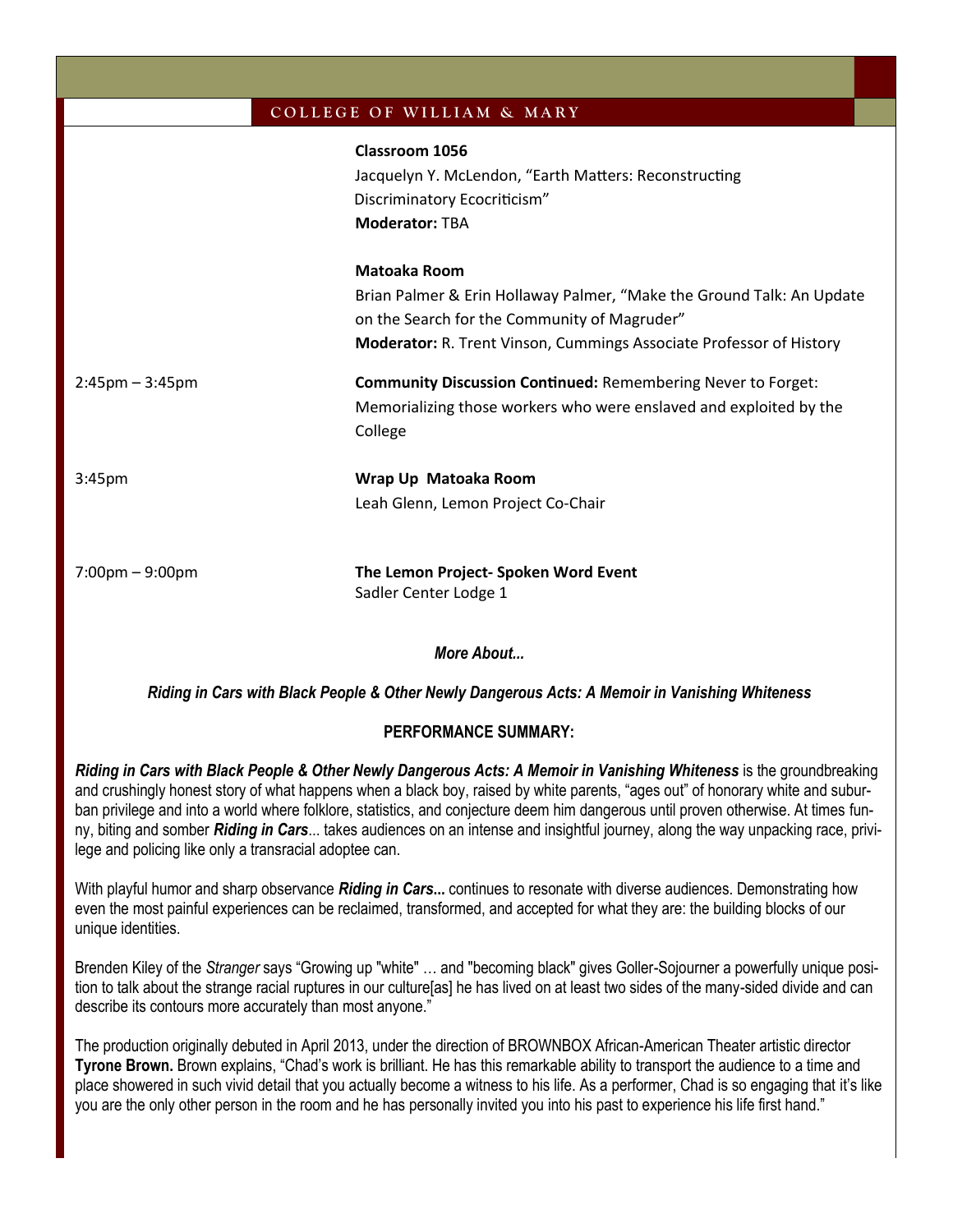### **C O L L E G E O F W I L L I A M & M A R Y**

*"Ghosts of Slavery: The Afterlives of Racial Bondage"* **Presentation Abstracts**

**Proslavery Thought and the Southern College Students: Student Literary Society Debates, 1835-1861** Alfred L. Brophy, Ph.D.; J.D. Professor of Law University of North Carolina, Chapel Hill "Proslavery Thought and Southern College Students: Student Literary Society Debates, 1835-1861" turns to the debate topics of the student literary societies, as a gauge of the topics of interest to students. It draws on the literary society records from UNC, Wake Forest, Washington College, and William and Mary to gauge what students' ideas towards economic development, immigration, war, duty, religion, and literature, and slavery. The debates reveal the increasing concern students have over the future security of slavery and their increasingly strenuous advocacy of slavery, such as support for re-opening the slave international slave trade, as they also reveal a robust spirit of enterprise and support for a separate southern nation. The debate topics serve as a gauge of the interests of students in the era before public opinion polls. They reflect the connections between the wealthy and well-educated and support for slavery and the market economy.

**Antebellum UNC: Training Grounds for the Sons of Slaveholders and the Fathers of Jim Crow.** Allen Buansi, third year law student, University of North Carolina, Chapel Hill As Nat Turner evaded capture after leading a Virginia slave revolt in August 1831, the undergraduate students at the University of North Carolina decided to take matters into their own hands. These students would lobby the governor for arms to defend themselves against their "restless" slaves. Their letter illustrated the students' inextricable link to the institution of slavery. This paper is essentially a collective biography of the students who graduated from the University of North Carolina in 1854 and 1855, following a robust 1850 Census. This paper examines these students' courses of study, geographical origins within and outside of the state as well as the family and social backgrounds of a few notable graduates. Finally, this paper explores the students' careers following graduation. As the sons of slaveholders themselves, these students would go on to play critical roles in shaping North Carolina during the Civil War and Jim Crow era.

**Slavery and Shame at Jefferson's University: Institutional Honesty and Community Engagement,** Kelley Fanto Deetz, Ph.D. University of Virginia They call U.Va. "The Plantation." The African American community in Charlottesville has a long and controversial relationship with the brick-lined ivory tower that occupies a central part of their city. There is no surprise that Thomas Jefferson's university is steeped in historical and contemporary racial politics. The University of Virginia was constructed and maintained by enslaved laborers. Jefferson's acclaimed brilliance in designing the cultural landscape of his university had an ulterior function. His adoration of classical design meshed with the politics of 19th-century racial slavery made his aesthetic choices the ideal stage to manipulate race and place in the public sphere. The ideological foundations of slavery coupled with a landscape built to control Black bodies continue to inform contemporary race relations. The President's Commission on Slavery and the University is addressing these tangled relationships as the ghosts of slavery are seen in almost every brick at the university. These bricks exclude, prevent, and intimidate by design, and they contain a shameful legacy of our collective past. The University of Virginia's nickname "The Plantation" speaks to almost 200 years of racial discourse. What has changed?

#### **"Among the Graves: Constructing Community, Resistance, and Freedom on Nineteenth Century Planation Burial Grounds"** Whitney Fields, '15 History and American Studies, College of William and Mary

This paper examines the uses of plantation graves by enslaved people. Drawing on the Works Progress Administration "American Slave Narratives" and nineteenth century narratives written by formerly enslaved people, I identify the grave as a space of resistance where enslaved people formed community, deliberately resisted plantation owner demands, and reinterpreted the meaning of freedom. During funerals and burials, enslaved people established a distinct form of community and felt a "collective responsibility" to one another through their shared experience of enslavement. In instances where they were denied the ability to form community, they defied the attempted mastery of their time, space, and labor by conducting funerals and running away to cemeteries at the risk of facing severe punishment and death. This thesis also explores how enslaved people used the grave as a symbol to develop resistant and radical interpretations of freedom through death and escape.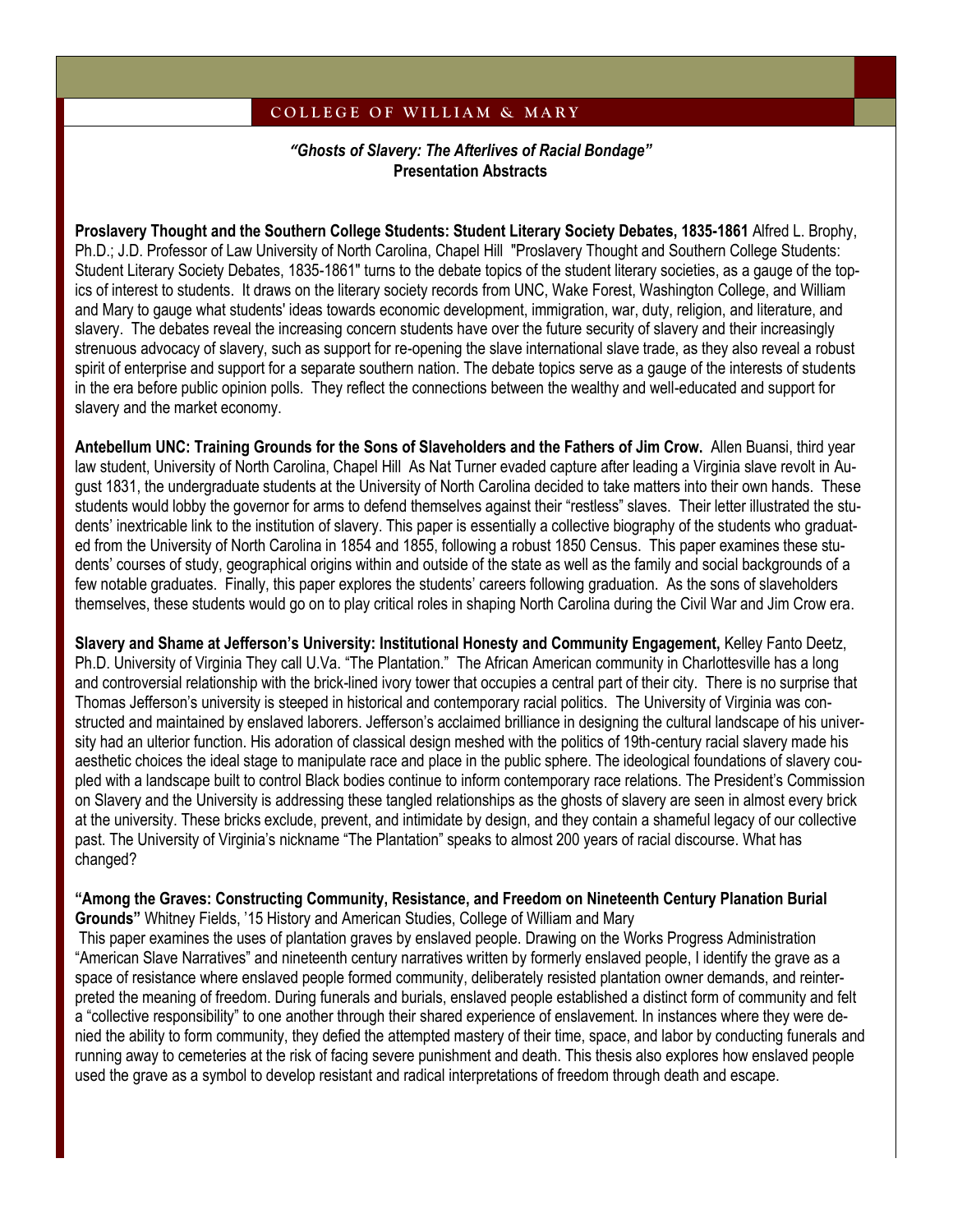#### **C O L L E G E O F W I L L I A M & M A R Y**

**"Hog Stealing in Virginia's Colonial Statutes: Racially Discriminatory Seeds of Felon Disenfranchisement Sown in the Colonial Capital"** Helen A. Gibson, M.A. University of Munich Virginia's current practice of felon disenfranchisement is a specter of racial slavery that dates back to colonial-era statutes governing felony conviction and sentencing along racial lines. Conceived in Jamestown and Williamsburg, many early Virginia laws pertaining to felonies were designed to deter property ownership by both enslaved and non-slave Native and African Americans. A pattern of the criminalization of petty livestock theft, including hog stealing, and subsequent singling out of racial minorities for prosecution and conviction was established in Virginia as early as the seventeenth century. Discriminatory petty theft measures were later recalled and reinstated by advocates of racial apartheid and felon disenfranchisement in the post-bellum era. This paper argues that the practice of race-based criminal justice established by the colonial General Assembly continues to haunt Virginia today.

**I Have Certain Constitutional Rights: The Correspondence of Cornelia Whiting Burrell, 1935-1986** Carol Hill, Educator and Family Genealogist; Burnell K. Irby, Educator and Family Genealogist; and Keith Irby, Educator and Family Genealogist Our project examines the correspondence of Cornelia Burrell over a fifty-one year span of time with local, state, and federal officials over family property that was taken through eminent domain. Mrs. Burrell was our mother, grandmother, and great grandmother. She was born in York County, Virginia and moved to Washington DC where she worked for the federal government. Mrs. Burrell was the executrix of her parents estates. These letters were found in her personal effects after her death by her grandchildren. These letters relate to the themes of –Black resistance/activism in response to racial oppression, the memory of events in the letters, and bodily and collective social traumas endured by those injured by racial slavery's after life. The presentation will include the letters, photographs, news articles and memories of her granddaughter Mrs. Carol Hill, and the reading of passages from her letters.

**"Labor and Political Alliances among the Uprooted in Post-emancipation West Feliciana Parish, Louisiana"** William Horne, Ph.D. Candidate, The George Washington University The advance of Union armies into south Louisiana in the spring of 1862 inspired planters to forge alliances to maintain their control over plantation production just as their former slaves sought allies to protect their newly-won independence, a process that continued into Reconstruction. Employing Simone Weil's concept of uprootedness, this social history explores the installation of freedom as a period of crisis during which interaction frequently disrupted the existing socioeconomic order, forcing rural Louisianans to reorder their relationships to one another and the land. Rather than viewing post-emancipation conflict as rooted strictly in race and class, the paper finds that the mechanisms of change during the Civil War and its aftermath were themselves disruptive and encouraged participants to construct new identities and communities from the ashes of the antebellum plantation system.

**"Did Not I Tell You There Would Be War?": Transhistorical Memories of Trauma and Martyrdom after Nat Turner's Insurrection"** Kay Wright Lewis, Ph.D. Assistant Professor of History, Norfolk State University Nat Turner's organized insurrection in 1831 had serious ramifications for enslaved and free African Americans. His war against the institution of slavery was much like other insurrectionary attempts in that the simple objective was freedom from enslavement. Yet no other servile insurrection on American soil generated as much fear and retaliatory violence as did Turner's. Turner challenged white manhood at its core. This paper argues that the trauma experienced during the aftermath of Turner's insurrection affected many African Americans deeply. Clearly many of the enslaved did know about Turner's actions and many revered him for what he attempted to do. Indeed, the memorialization of Turner as a martyr and folk hero is evident. The oral tradition of storytelling and Virginia's robust participation in the internal slave trade helped to sustain Turner's memory across the South. And these memories were passed on to future generations.

**"Earth Matters: Reconstructing Discriminatory Ecocriticism"** Jacquelyn Y. McLendon, Ph.D. Professor Emerita of English, College of William & Mary This essay argues that the valorized "wilderness" has led to misconceptions and misrepresentations regarding Black people's interest in and involvement with nature writing and environmental issues, especially in the last several decades with the emergence of ecocriticism in the academy and widespread ecological crises. If a definition of ecocriticism is "the study of the relationship between literature and the environment *conducted in a spirit of commitment to environmental praxis"* [emphasis mine], then the exclusion of Blacks from this discourse takes on added significance as a debate not simply about literature or other works of art but about environmentalism and ecojustice. Through examining selected "texts" within a Black expressive tradition this essay challenges hegemonic paradigms and ideologies that continue to segregate Blacks from mainstream environmental and ecocritical concerns. These "texts" represent the voices of resistance—those who tell their own stories—and they give voice to those muted by systemized oppression, demonstrating a kinship with earth "matters" that is both metaphorical and material as well as traditional, a legacy owing to its African roots despite the "shadows of slavery."